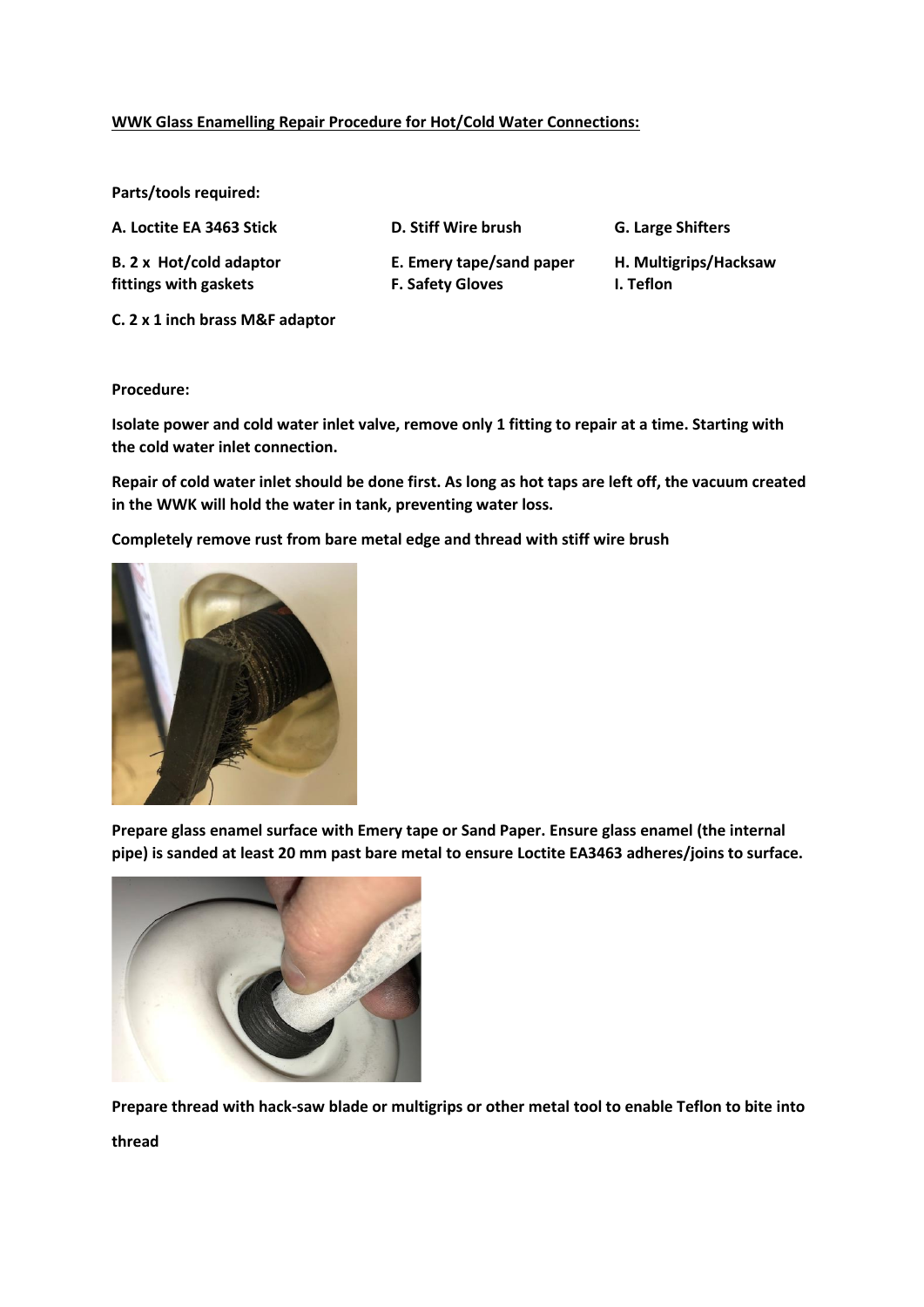

**Apply Teflon to external thread.** 



**Ensure edge/face is clear of Teflon so sealing compound can adhere to surface** 



**Connect 1 inch Brass M&F adaptor ensuring firm, watertight joint.**

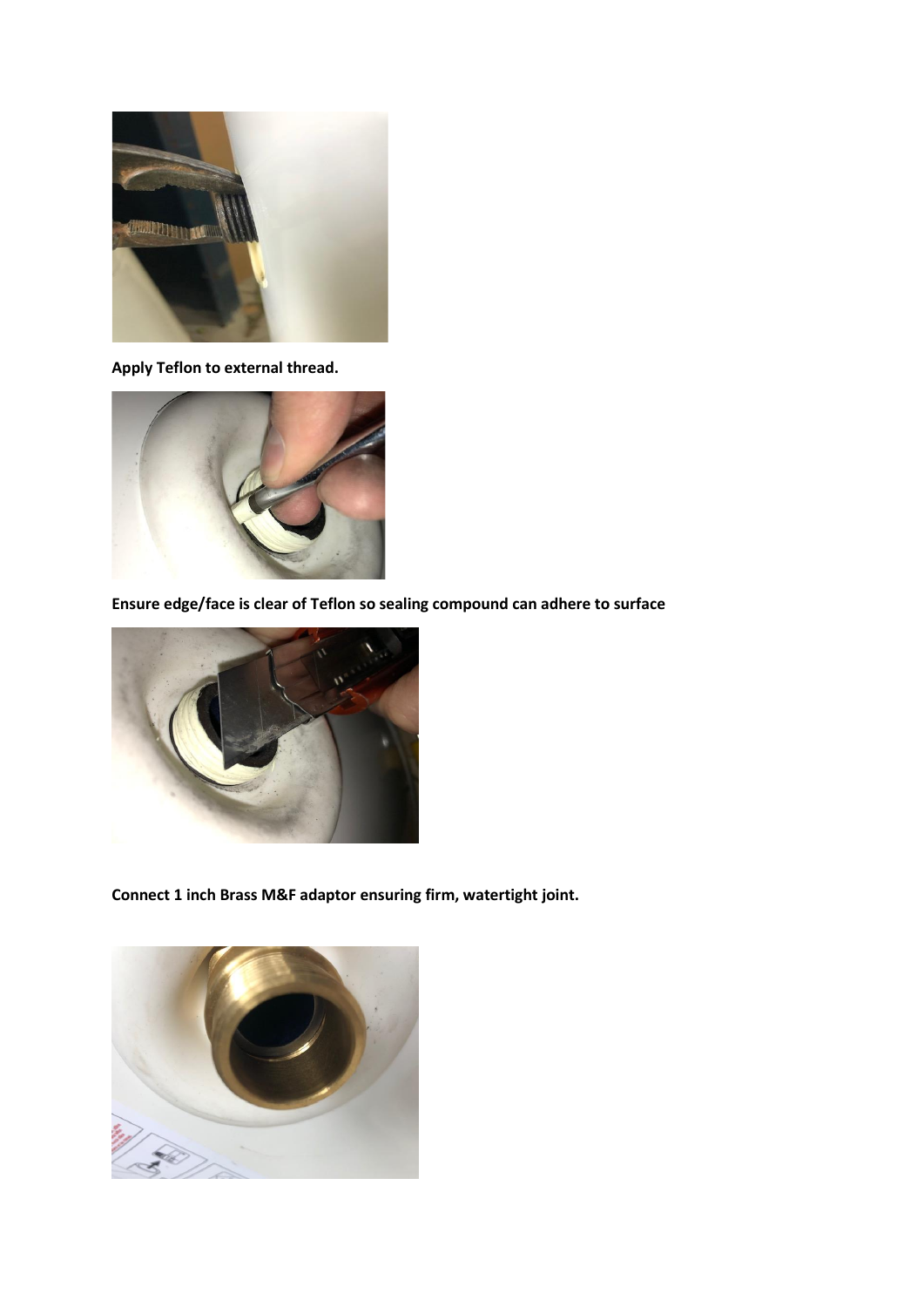**The Loctite EA 3463 is 180 mm in length. One quarter of the sick is enough to conduct most repairs.**



**Cut off approx. 45 mm of product from the stick.** 



**Replace the end sealing sticker to preserve remainder of unused Loctite 3463 stick**

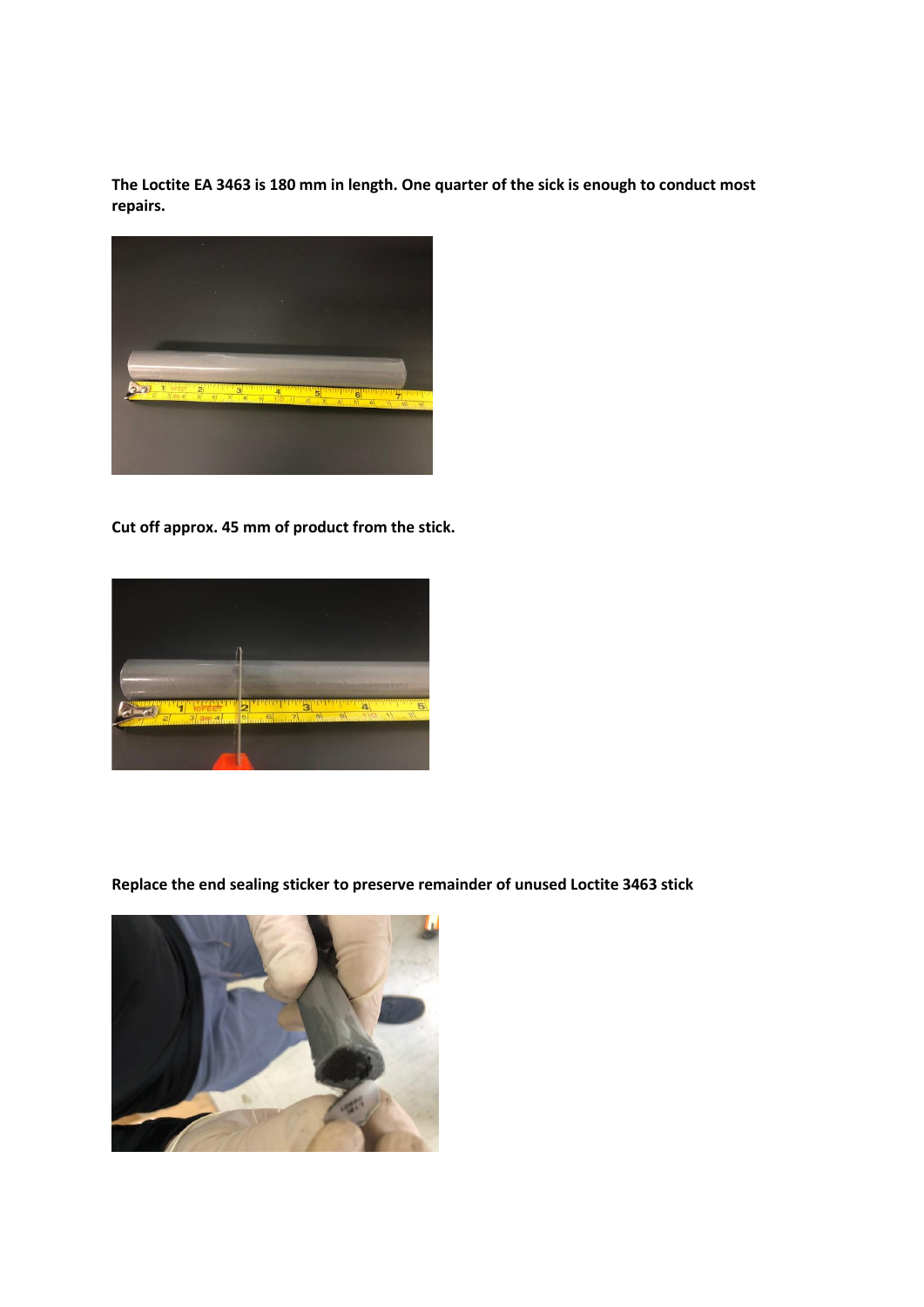**Kneed in fingers until product is uniform colour. Please ensure gloves are worn at all times when handling the material.** 



**Apply sealing compound to all prepared metal inside internal diamter surface and 10 mm onto prepared enamel and also 10 mm onto brass surface.**



**Sealing compound product must be let set for 4 hours before allowing water pressure to build up in machine.** 

**Machine can be filled up after 20 minutes however not supbjected to pressure until after 4 hours. Power can be turned on and a hot tap left open to ensure no build up of pressure for 4 hours.**